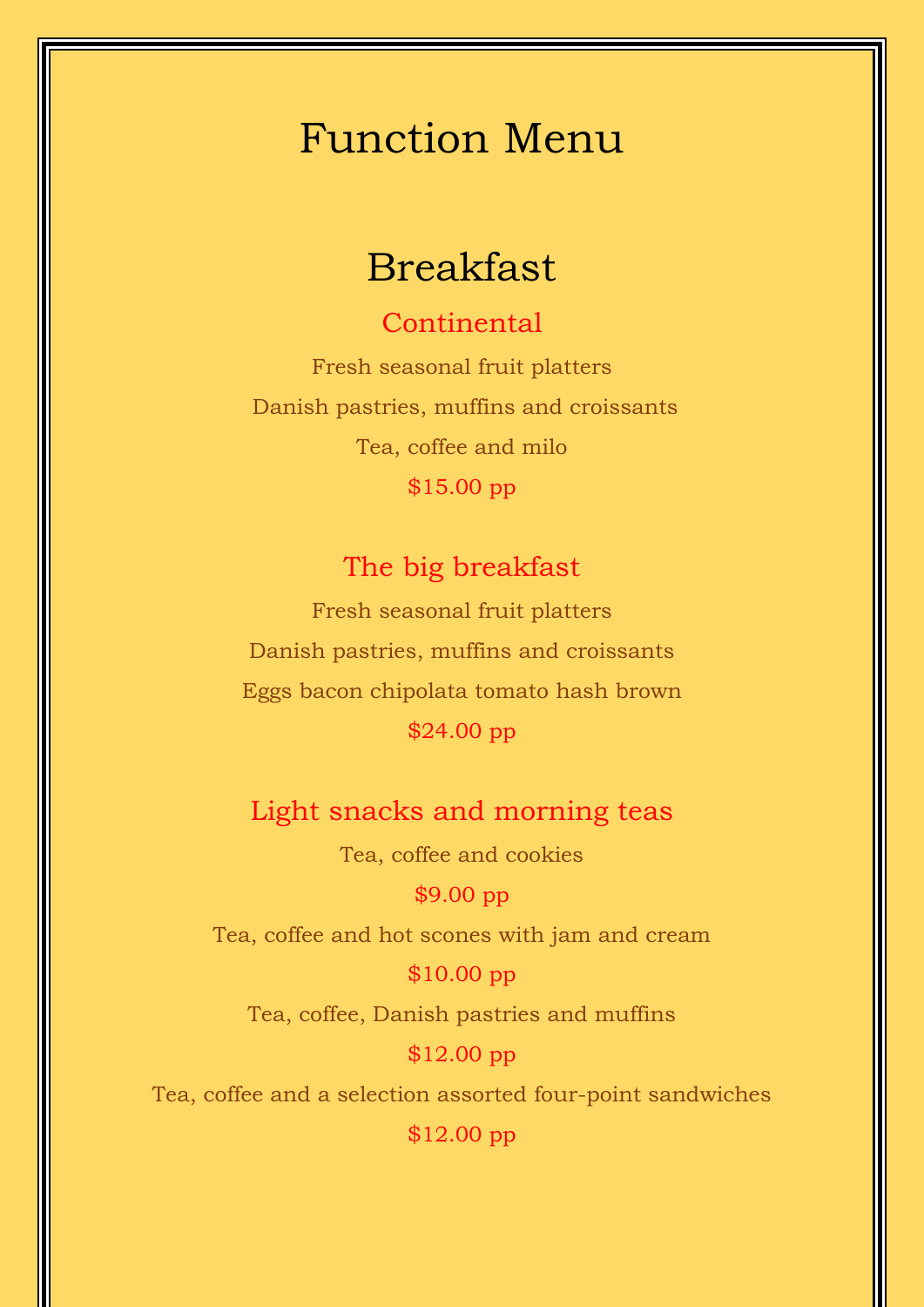## Cocktail menu

### Chefs' selection of the following

Gourmet mini pies Party sausage rolls Crumbed baby whiting Mini spring rolls Mini pizzas Satay chicken skewers Mini quiche Spinach and cheese triangles Baby BBQ meat balls Crumbed calamari rings Crumbed crab claws Spicy chicken dim sim Tempura battered prawns Salt and pepper squid Mini toasts and smoked salmon

8 choices \$20.00 pp 10 choices \$22.00 pp 12 choices \$24 pp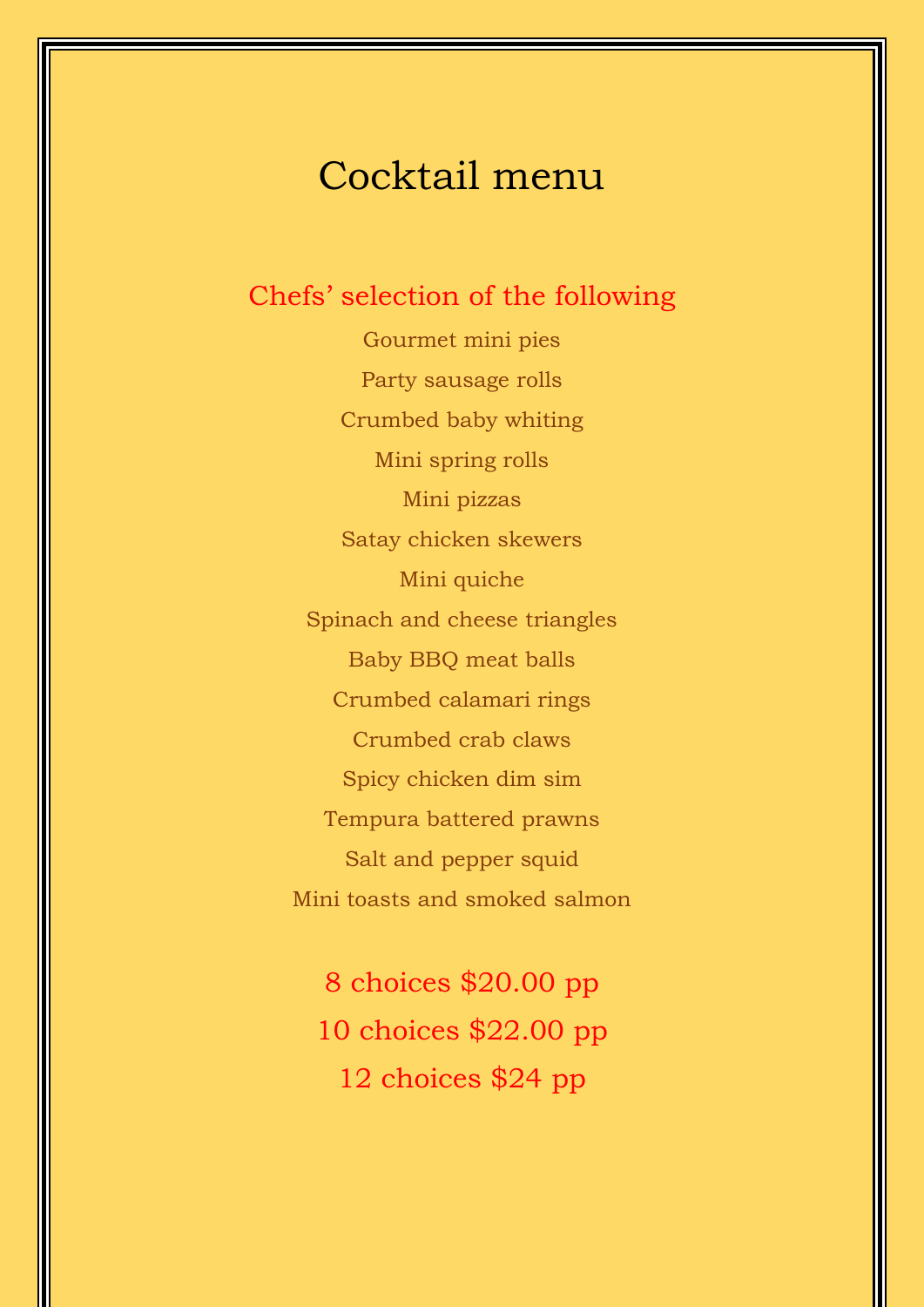# BBQ package \$24.00 pp

Sirloin steak/chicken breast alternate drop With pepper sauce or gravy Foil wrapped potato Choose two salads (potato, garden, pasta, Caesar, Mediterranean) Bread roll and butter

# Cold buffet \$30.00 pp

Deli cuts

Seasoned roast chicken

Sliced ham

Sliced salami

Sliced roast beef

Sliced roast pork

#### Salads

Potato salad

Caesar salad

Mediterranean salad

Pasta salad

Crusty bread rolls and butter Selection of cakes and gateaux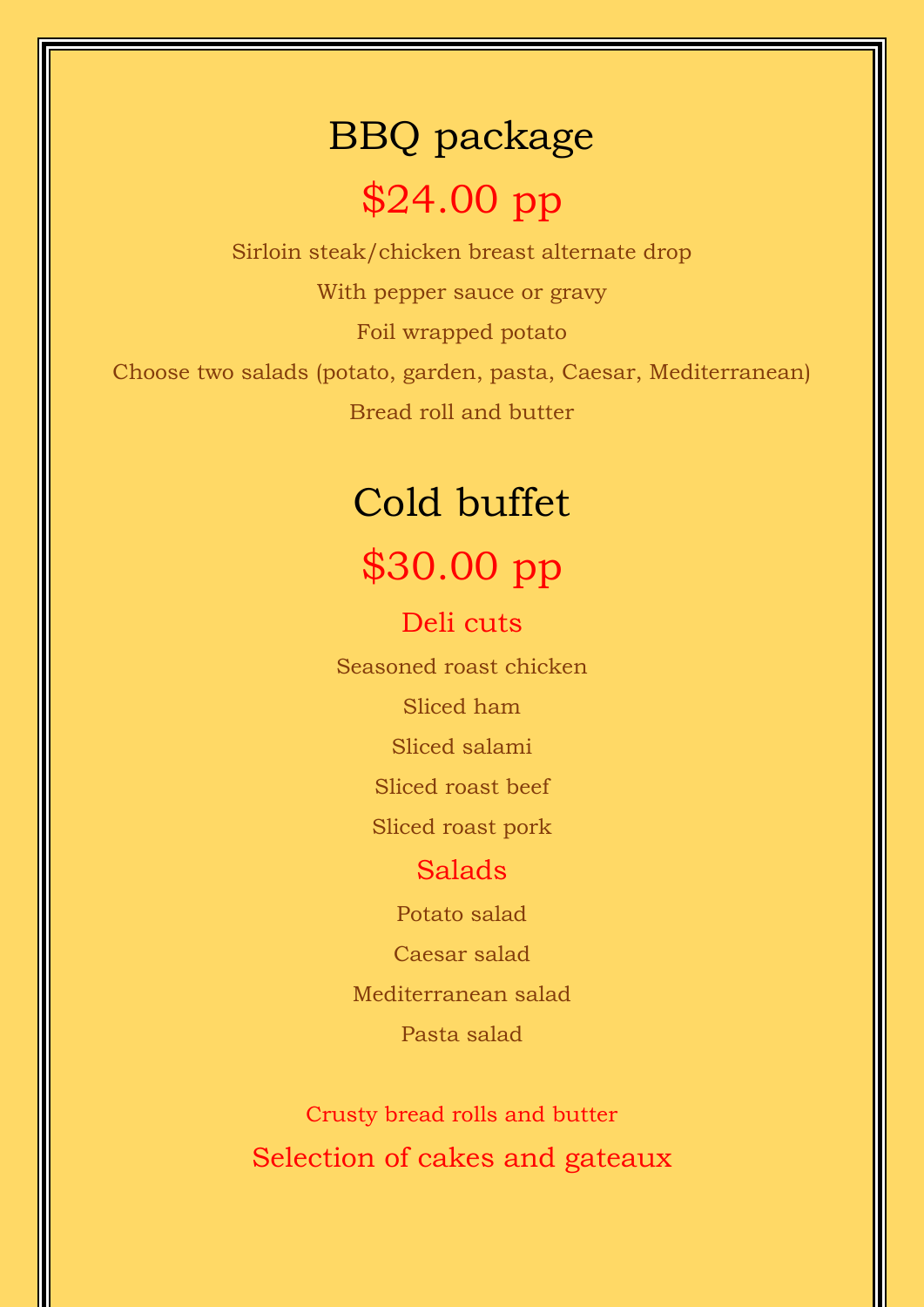# Hot carvery \$35.00 pp

### Choose three of the following hot meats

Roast pork Roast leg of lamb Roast beef Honey roasted ham Seasoned roast chicken

### Served with baked potatoes, winter vegetables and gravy

### Choose two salads

Potato salad

Caesar salad

Mediterranean salad

Pasta salad

Crusty bread rolls and butter

Selection of cakes and gateaux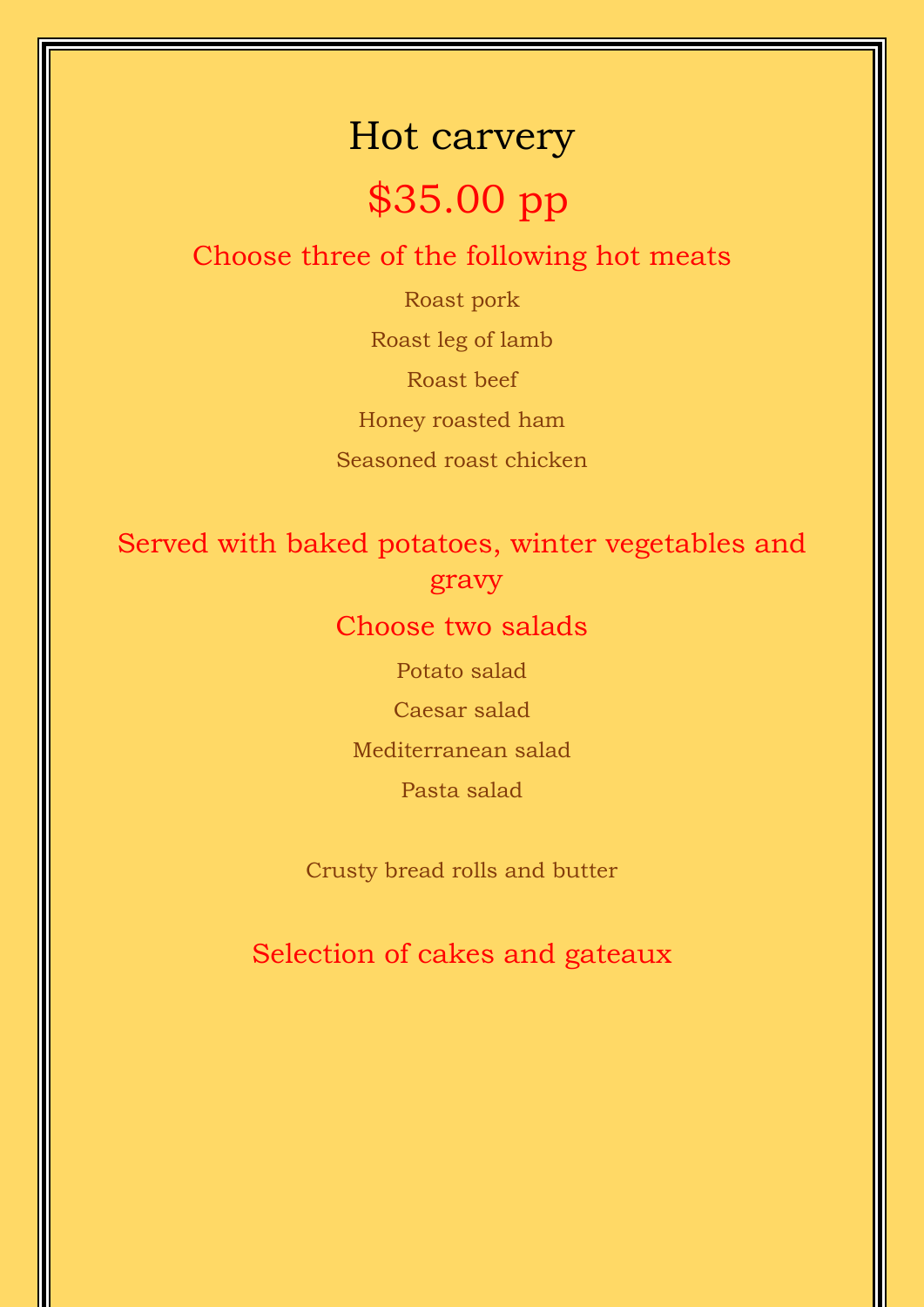# Chefs own table

## \$55.00 pp

### Seafood

Cooked whole prawns

Oysters natural

Deli cuts

Seasoned roast chicken

Sliced ham

Sliced salami

### **Carvery**

Choose two of the following

Roast leg of lamb

Roast beef

Roast pork

### Hot dishes

Choose two of the following

Beef bourguignon

Lamb curry

Beef lasagne

Penne napolitana/boscaiola

Chicken and corn casserole

Pork goulash

Crusty bread rolls and butter

Selection of cakes and gateaux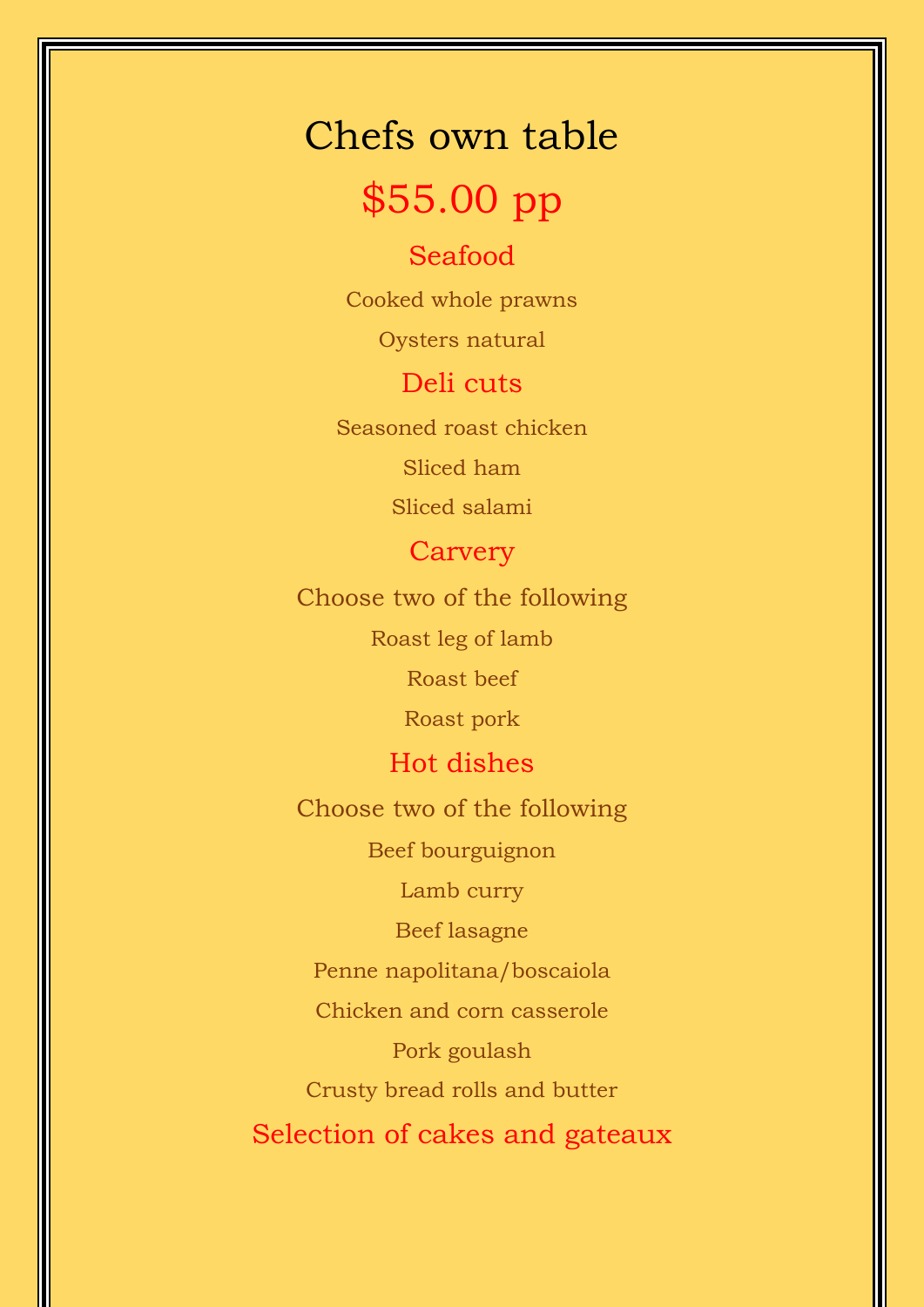## Sit down dinner

## Choose two or three courses (all prices per person)

### Entrees

| Fettuccini boscaiola                                                   | \$7.00  |  |
|------------------------------------------------------------------------|---------|--|
| Ravioli with a basil provencal and shaved grana Padano                 | \$7.50  |  |
| Mixed mushroom risotto                                                 | \$8.00  |  |
| Beef lasagne and salad                                                 | \$8.50  |  |
| Chicken Caesar salad                                                   | \$8.50  |  |
| Chicken tikka on a bed of fragrant basmati rice with minted<br>yoghurt | \$10.00 |  |
| Antipasto plate                                                        | \$10.00 |  |
| Prawn cocktail with seafood sauce                                      | \$10.50 |  |
| Chemoula marinated lamb cutlet on a bed of cous cous with              |         |  |
| Harissa                                                                | \$11.00 |  |
| Prawn and avocado salad with vinaigrette                               | \$11.00 |  |
| Smoked salmon on toast, onion and ground black pepper \$11.50          |         |  |
| Asian style garlic and sweet chilli prawns on angel hair               |         |  |
| Pasta                                                                  | \$11.50 |  |
| Seafood plate                                                          | \$13.00 |  |
|                                                                        |         |  |
| Mains                                                                  |         |  |

| Baked John dory with lemon bur blanc and rice pilaf | \$22.00 |
|-----------------------------------------------------|---------|
| Roast beef and Yorkshire pudding with gravy and     |         |
| baked potato                                        | \$22.00 |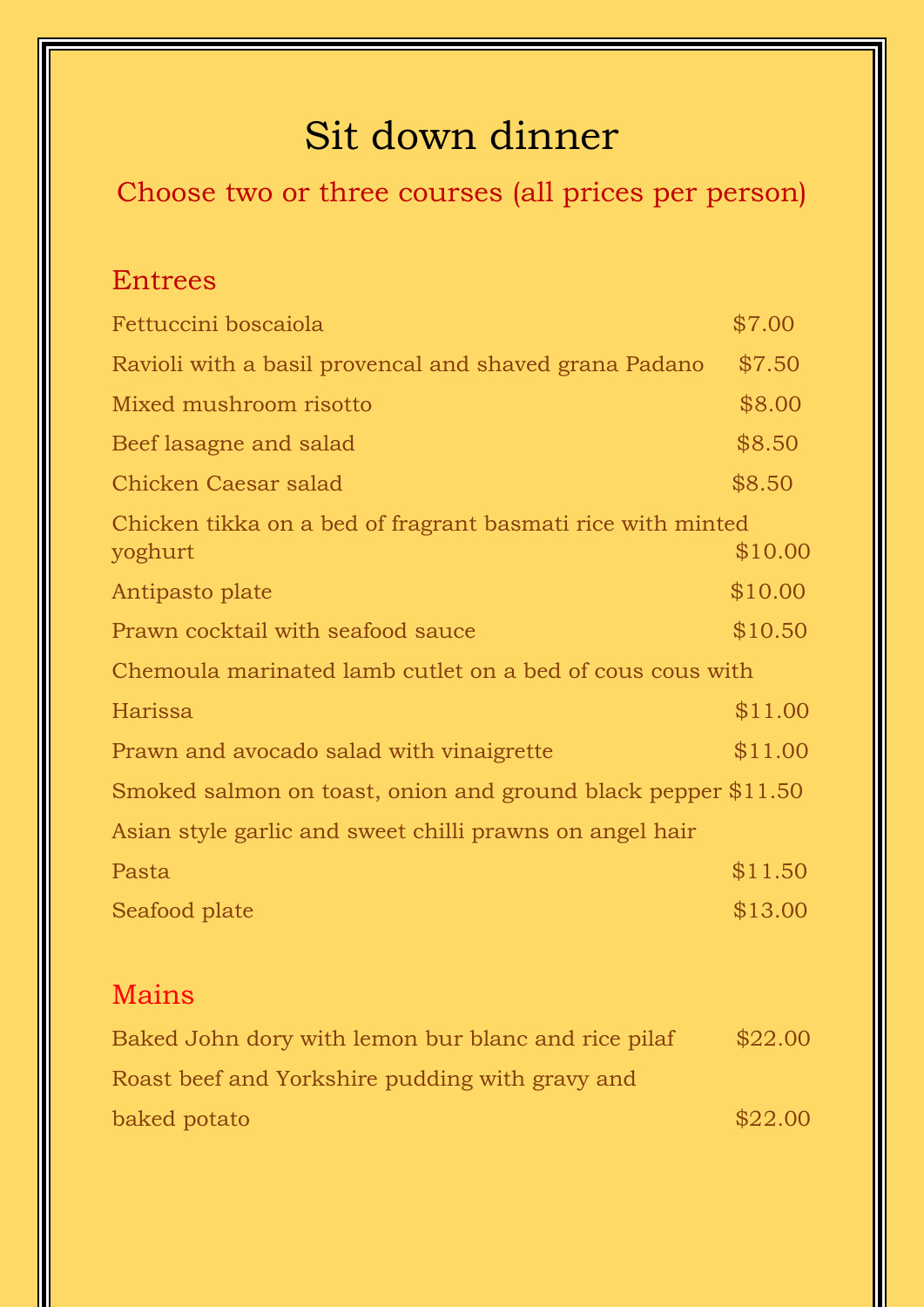| Chicken supreme wrapped in bacon with a seeded mustard<br>cream sauce and garlic crush potatoes              | \$22.00 |
|--------------------------------------------------------------------------------------------------------------|---------|
| Baked wild caught barramundi fillet with an Asian style garlic<br>soy glaze on a bed of saffron rice         | \$22.00 |
| Half roast chicken spatchcock with baked root vegetables and<br>bread sauce                                  | \$24.00 |
| Roasted pork scotch fillet served with a sticky plum sauce and a<br>baked Hassel back potato                 | \$24.00 |
| Slow roasted sirloin steak with a red wine jus on a potato                                                   |         |
| Rosti                                                                                                        | \$24.00 |
| Grilled scotch fillet with prawns and brown butter hollandaise<br>served on a potato rosti                   | \$25.00 |
| Grilled darn of salmon with teriyaki sauce on saffron rice \$25.00                                           |         |
| Baked rack of lamb on a roasted garlic sweet potato mash and a<br>mint and seeded mustard jus                | \$25.00 |
| Grilled barramundi with asparagus smoked salmon and<br>hollandaise served on a shitake mushroom risotto cake | \$27.00 |
| Grilled tenderloin with a green pepper sauce served on a pommes<br>macaire                                   | \$29.00 |
| All mains served with seasonal vegetables                                                                    |         |
| And bread roll                                                                                               |         |
| <b>Desserts</b>                                                                                              |         |
| Apple pie with Chantilly cream                                                                               | \$7.00  |
| Strawberry crepe with Chantilly cream                                                                        | \$7.00  |
| Chocolate mousse with Chantilly cream                                                                        | \$7.00  |
| Profiteroles with chocolate sauce and Chantilly cream                                                        | \$7.00  |
| Sticky date pudding with butter scotch and Chantilly                                                         |         |
| cream                                                                                                        | \$7.50  |

Apple clafouti with cream anglaise and berry coulis \$7.50